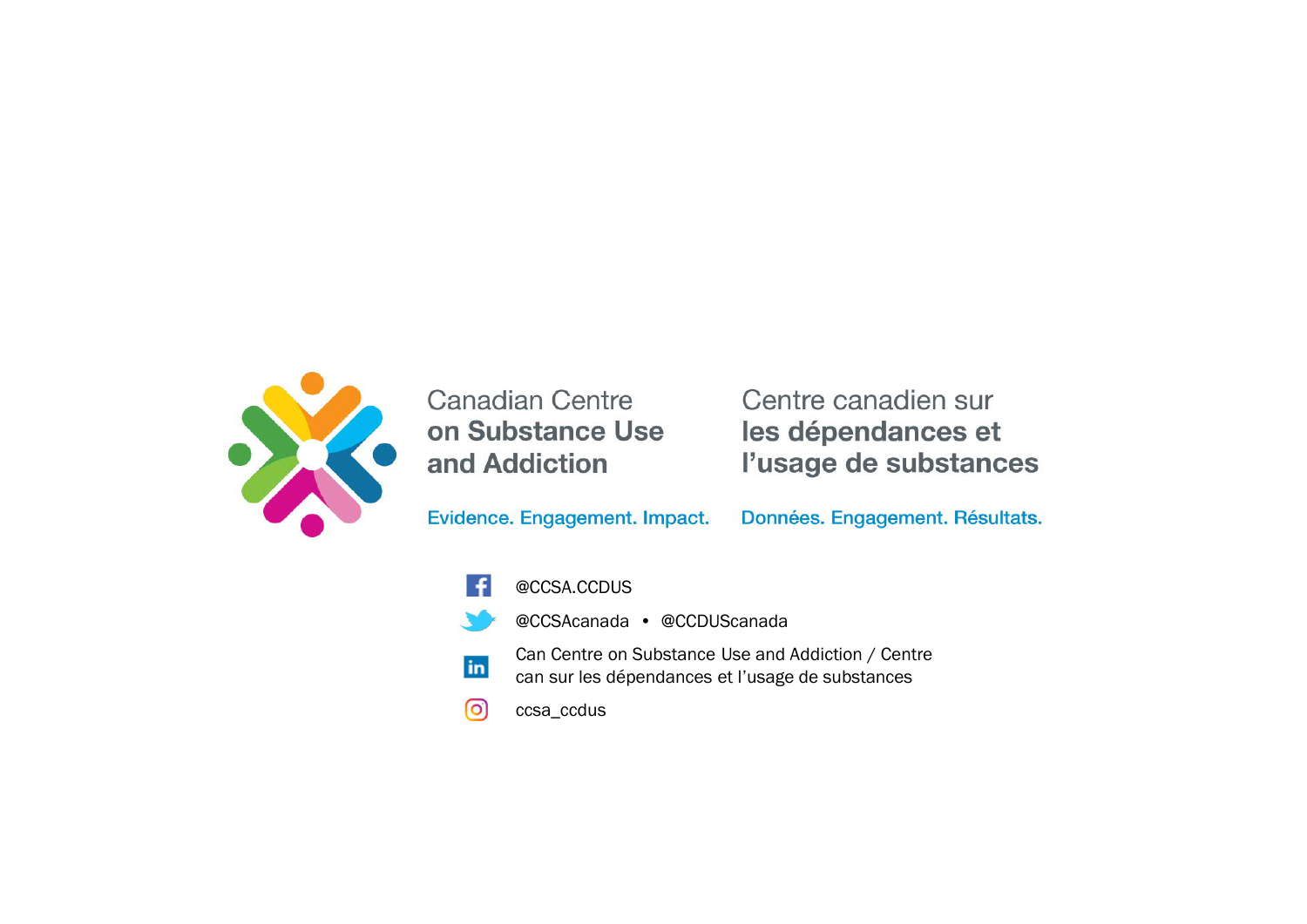

### Regulating Cannabis for Public Health in Canada

USC Schaeffer Center and the Institute for Addiction **Science** 

Rebecca Jesseman

October 13, 2021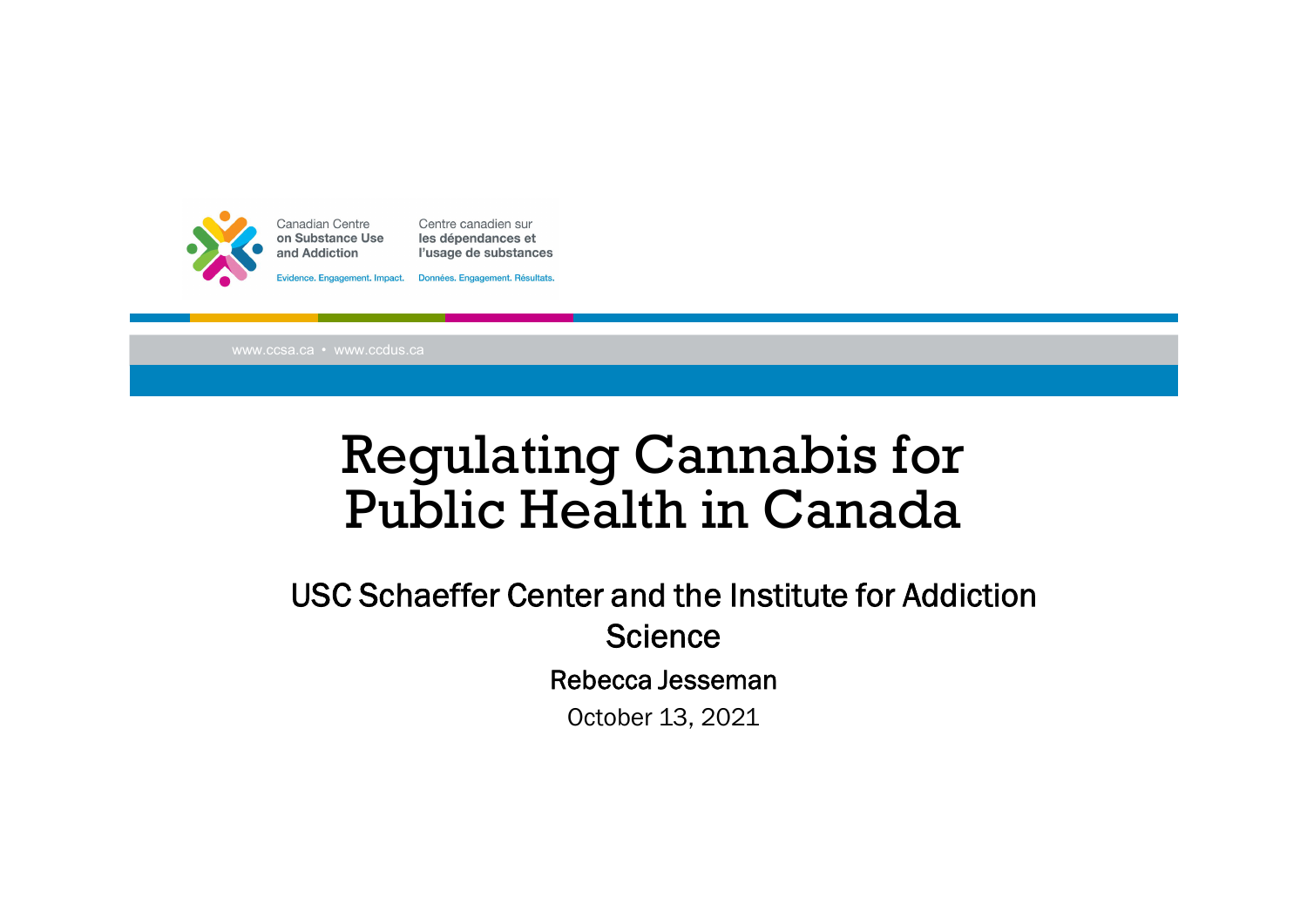# Bill C-45 (*Cannabis Act*)

- Objectives
	- Prevent young persons from accessing cannabis
	- Protect public health and safety
	- –Deter criminal activity
	- –Reduce the burden on the criminal justice system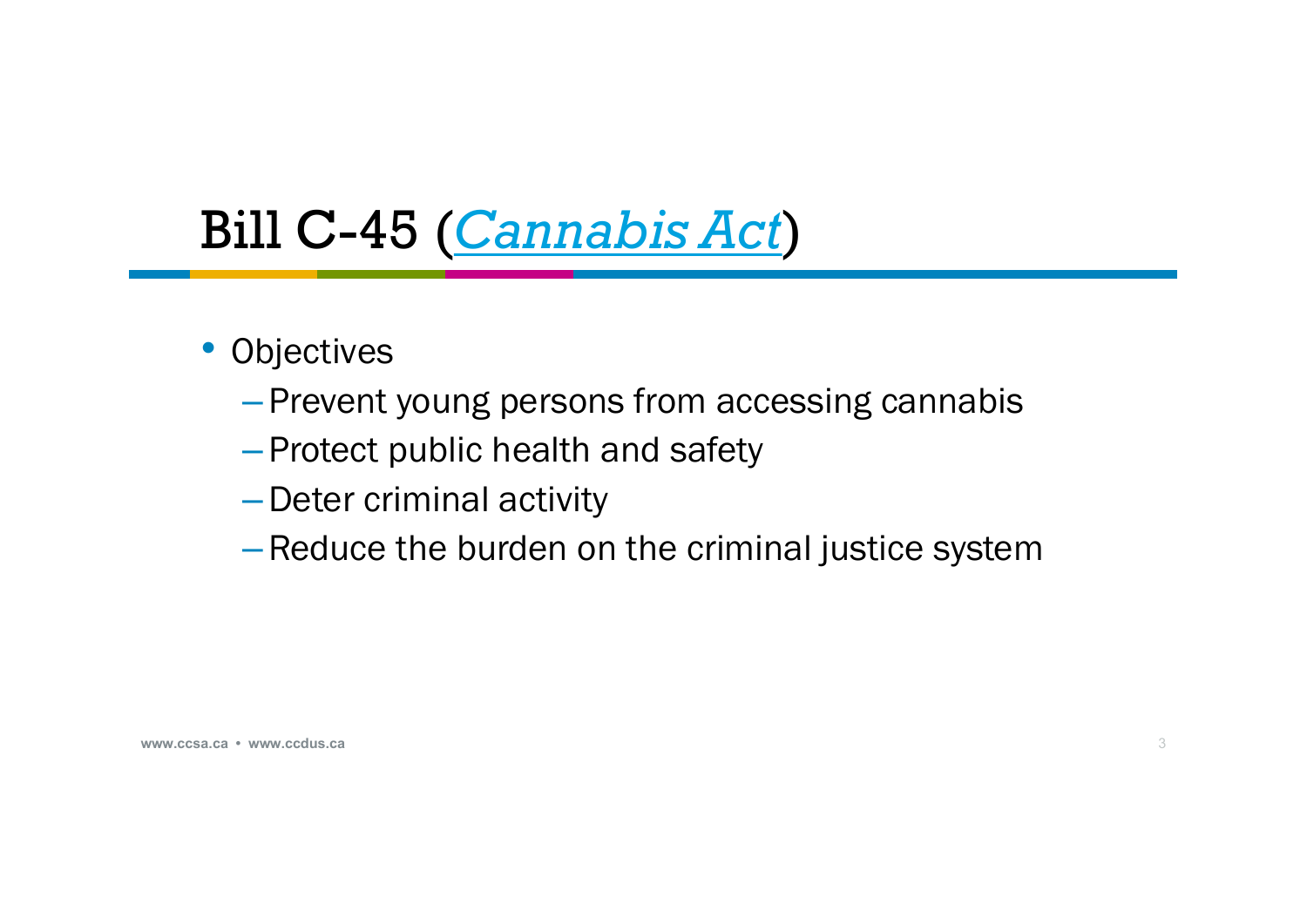# The *Cannabis Act* (in brief)

| Minimum age                | 18                                                                                  |
|----------------------------|-------------------------------------------------------------------------------------|
| Personal cultivation limit | 4 plants                                                                            |
| Public possession limit    | 30 g dried (or equivalent)                                                          |
| <b>Product formats</b>     | Dried or oils (first year)<br>Edibles, extracts and topicals (Oct. 17, 2019)        |
| <b>Penalties</b>           | Fine to 14 years in prison                                                          |
| Packaging                  | Can't appeal to youth<br><b>Mandatory warnings</b><br>Must specify THC & CBD levels |
| Advertising and marketing  | <b>Tightly restricted</b>                                                           |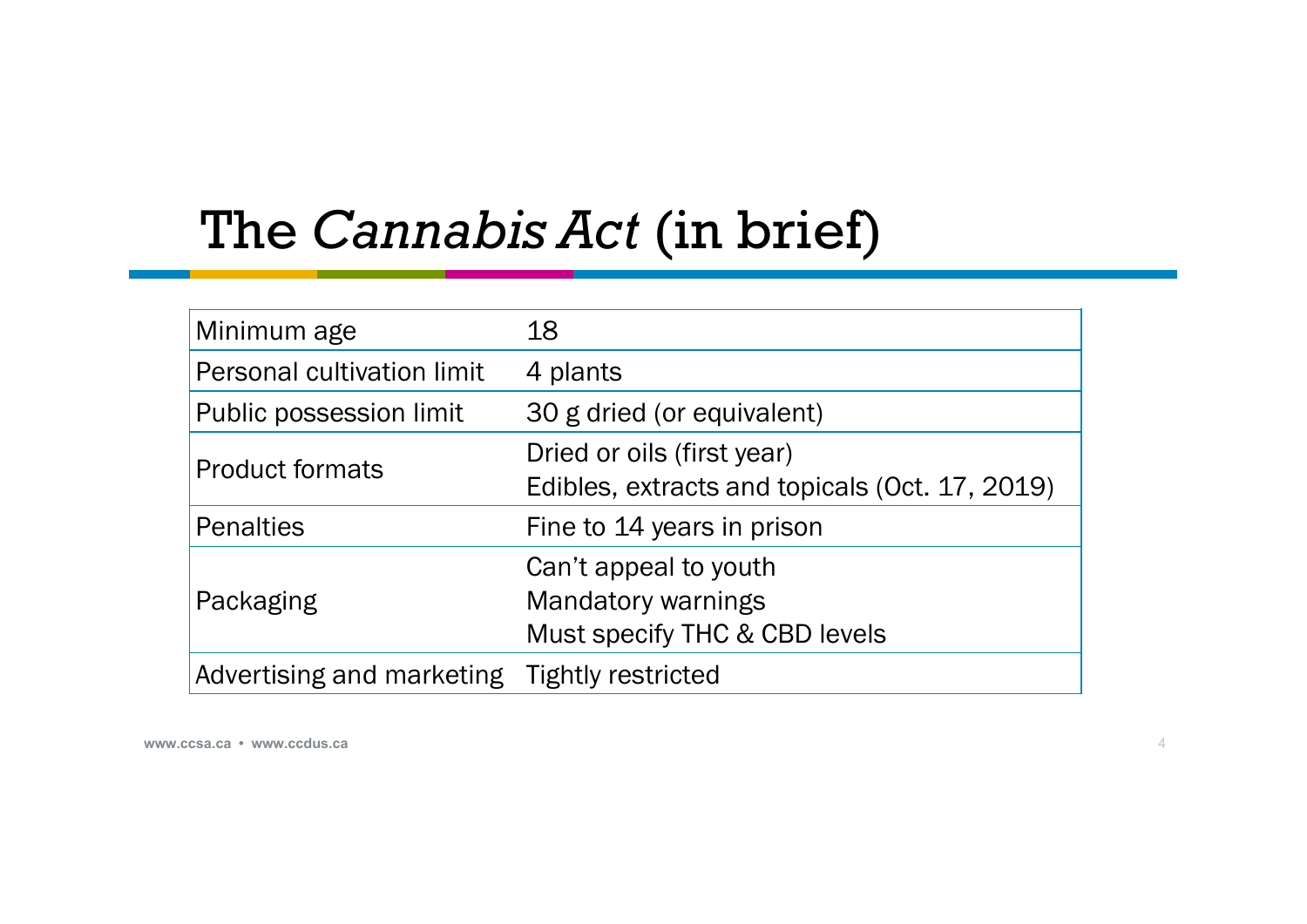### Product Formats (federal)

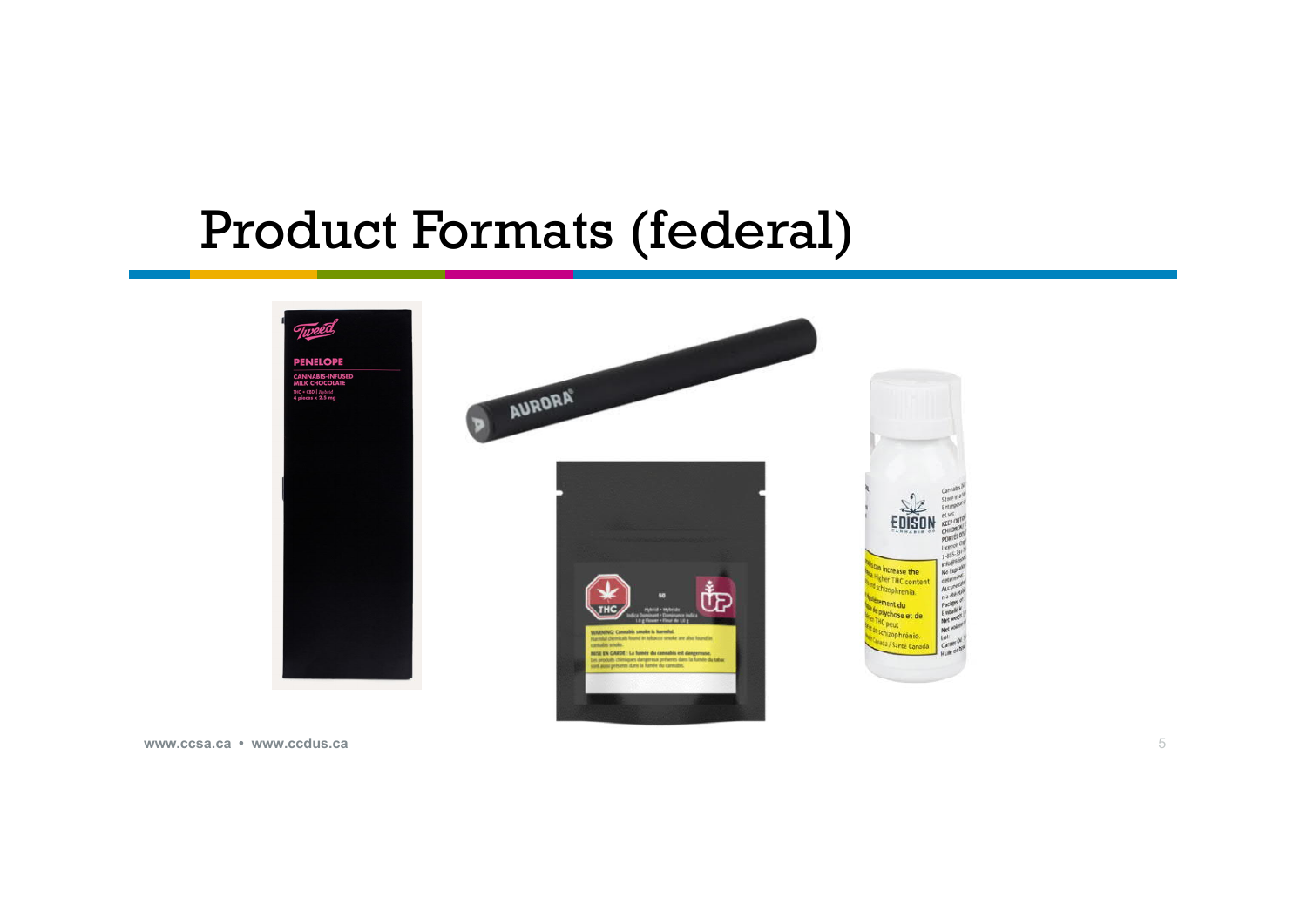# THC Restrictions (federal)

| <b>Product Type</b> | <b>THC/Weight Restrictions</b>                           |
|---------------------|----------------------------------------------------------|
| <b>Dried</b>        | 1 g per pre-rolled joint                                 |
| Edibles             | 10 mg per package                                        |
| <b>Extracts</b>     | 10 mg per unit or dispensed dose<br>1,000 mg per package |
| <b>Topicals</b>     | 1,000 mg per package                                     |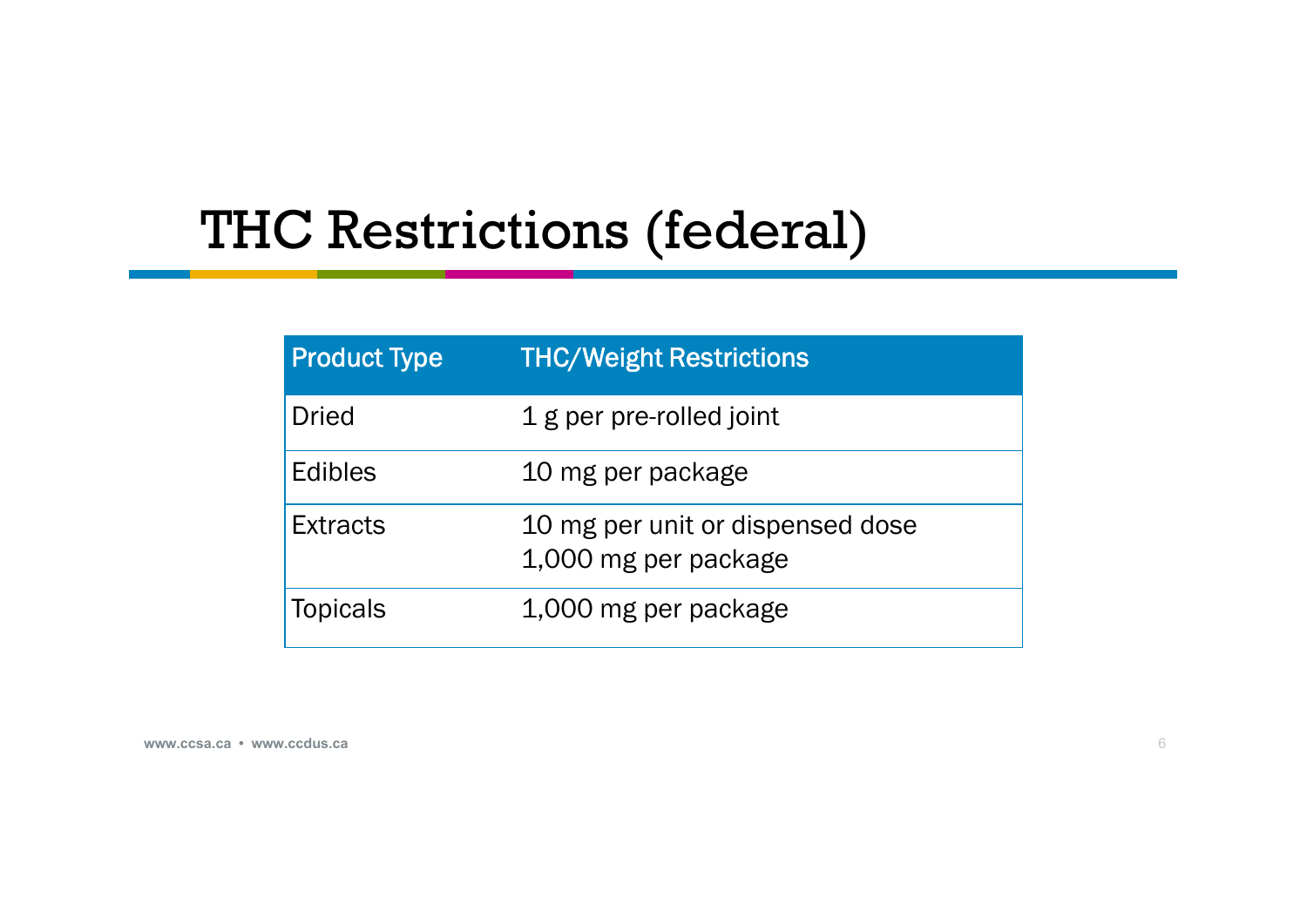# Division of Authority

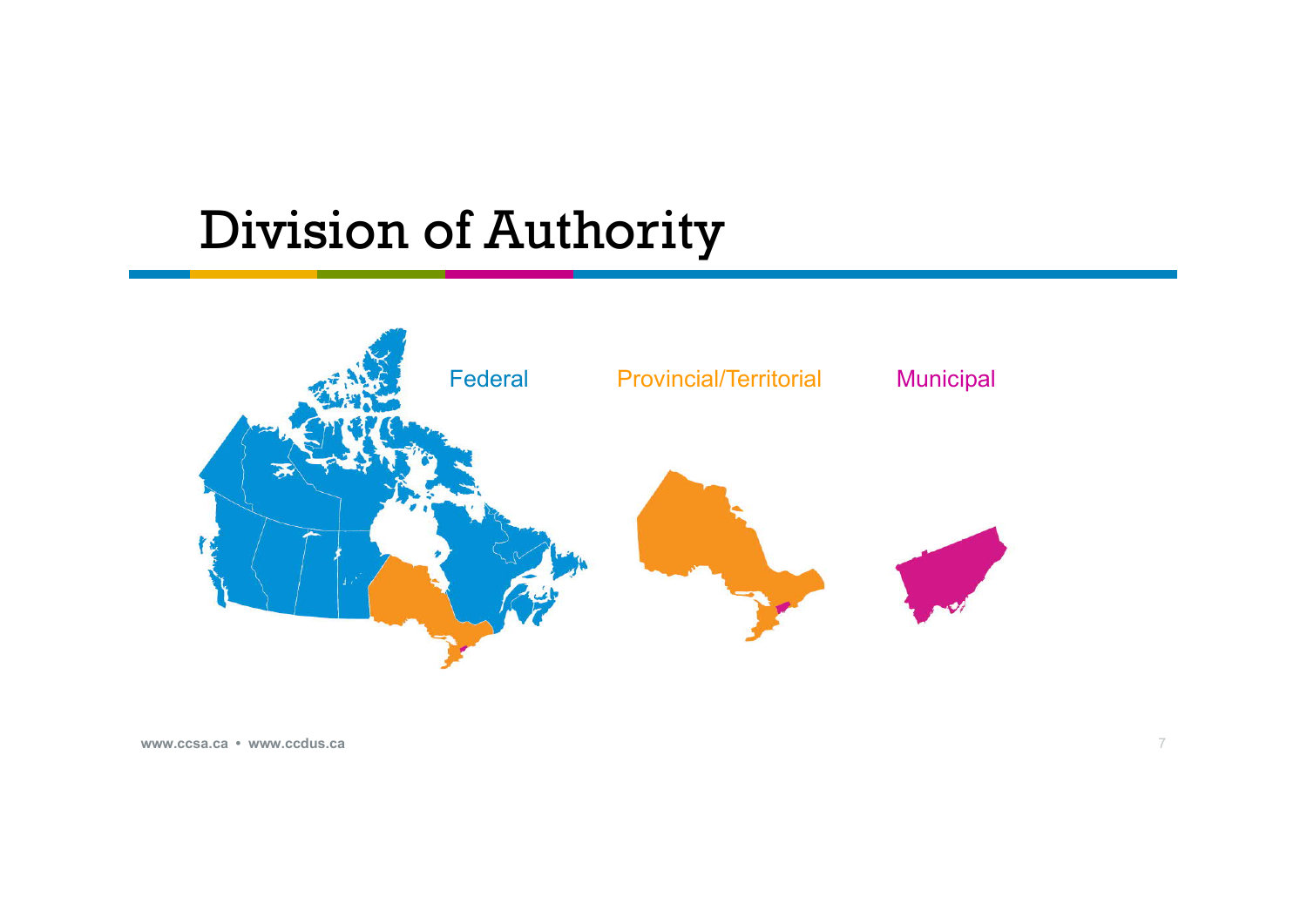### Taxation

#### Excise Taxes

- Paid by the producer to the federal government
- 75% goes back to the provinces and territories
- Dried, plants and seeds: the greater of \$1/gram or 10% of retail value
- Oils, edibles, extracts and topicals: \$0.01/mg total THC

#### Additional Taxes

- Retail sales tax (GST)
- Provincial and territorial adjustment rates (e.g., 3.9% in Ont., 16.8% in Alta.)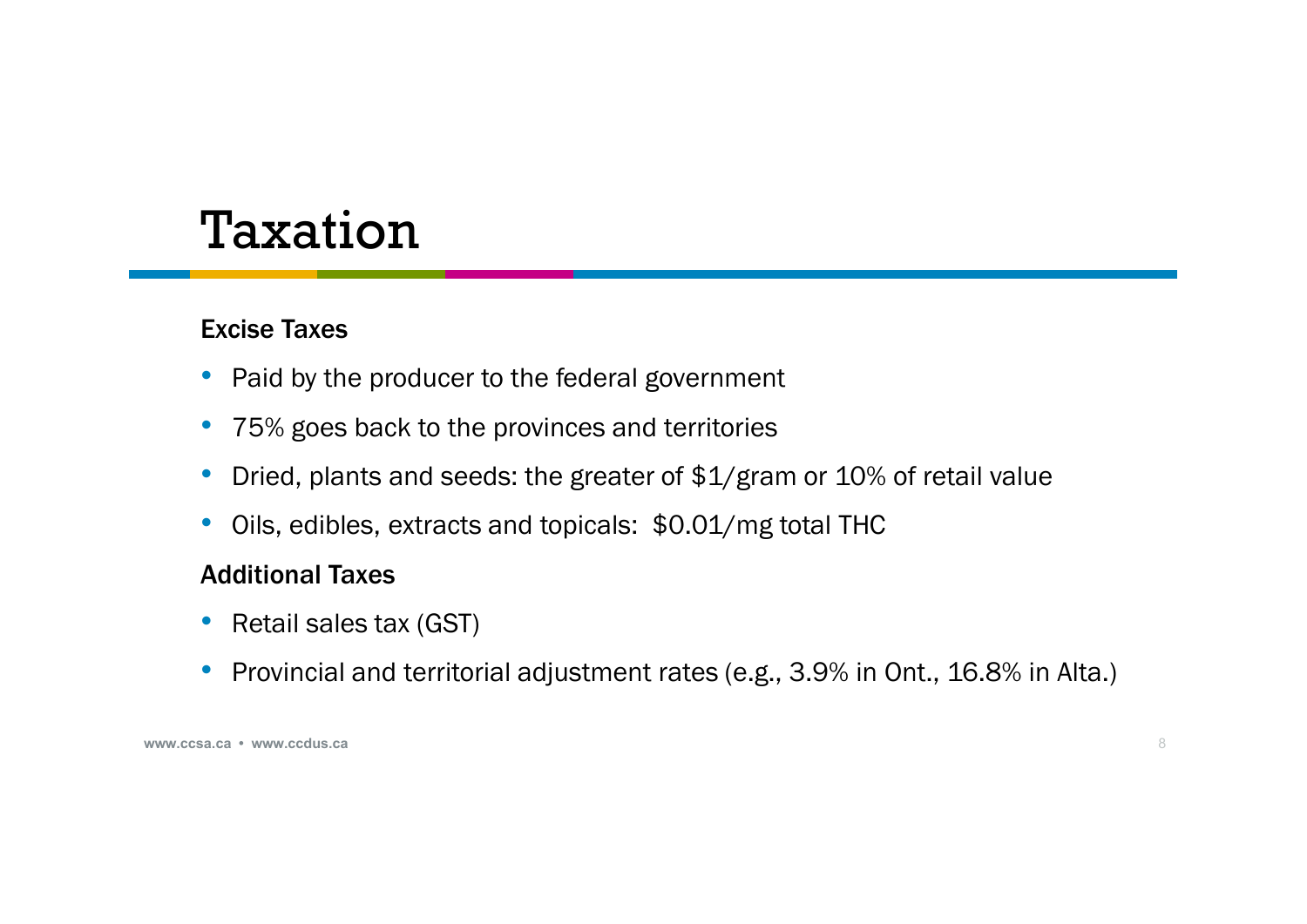# Provincial Differences: Legal Age

#### Minimum legal age

- 18 in Alberta
- 21 in Quebec
- 19 for all other provinces and territories

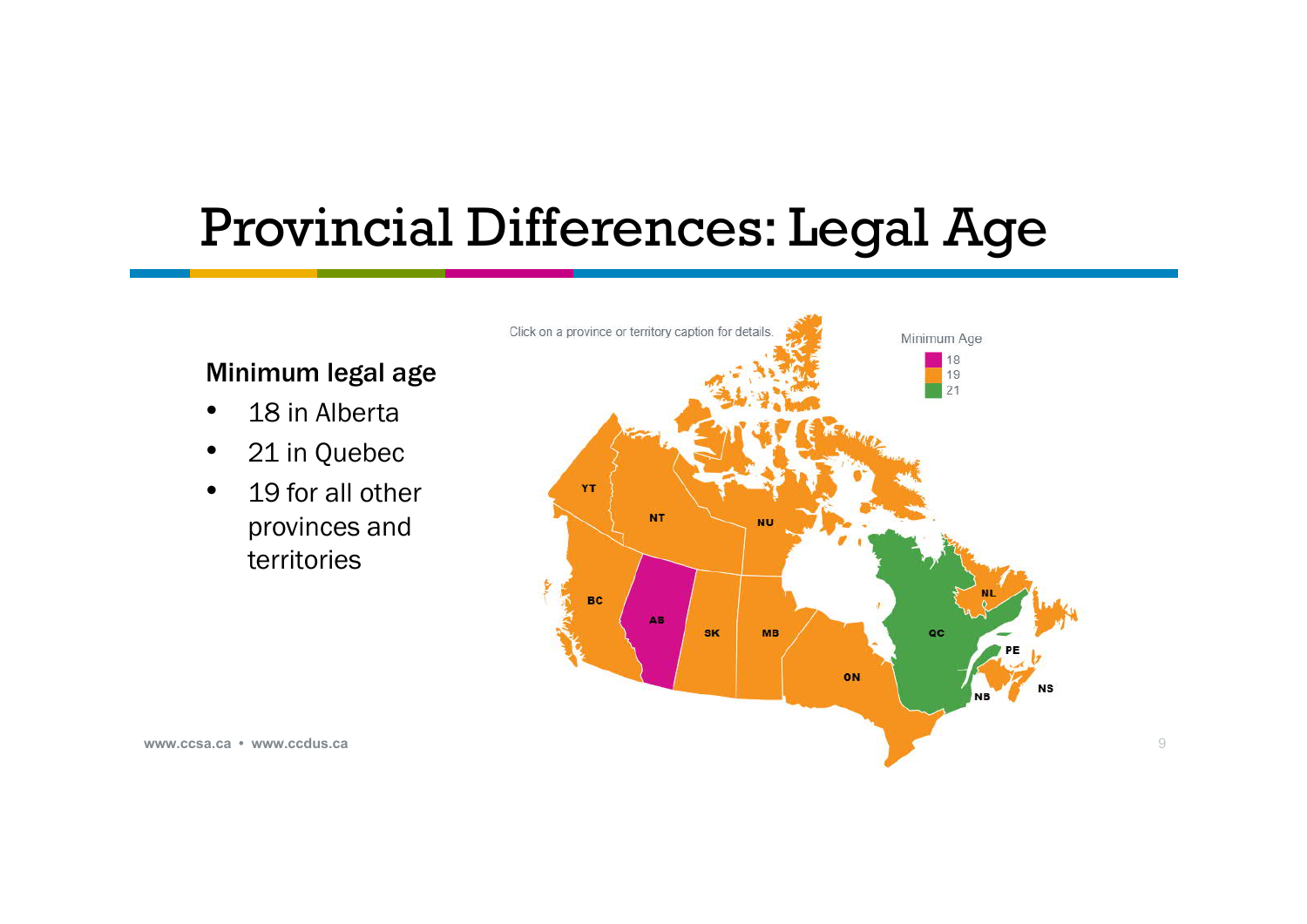# Provincial Differences

Additional differences include:

- Home cultivation prohibited in Manitoba and Québec
- Personal possession limits in British Columbia (1kg) and Québec (150g)
- Restrictions on edible flavours and formats in Québec
- Restrictions on vaping products in Québec, Newfoundland, Nova Scotia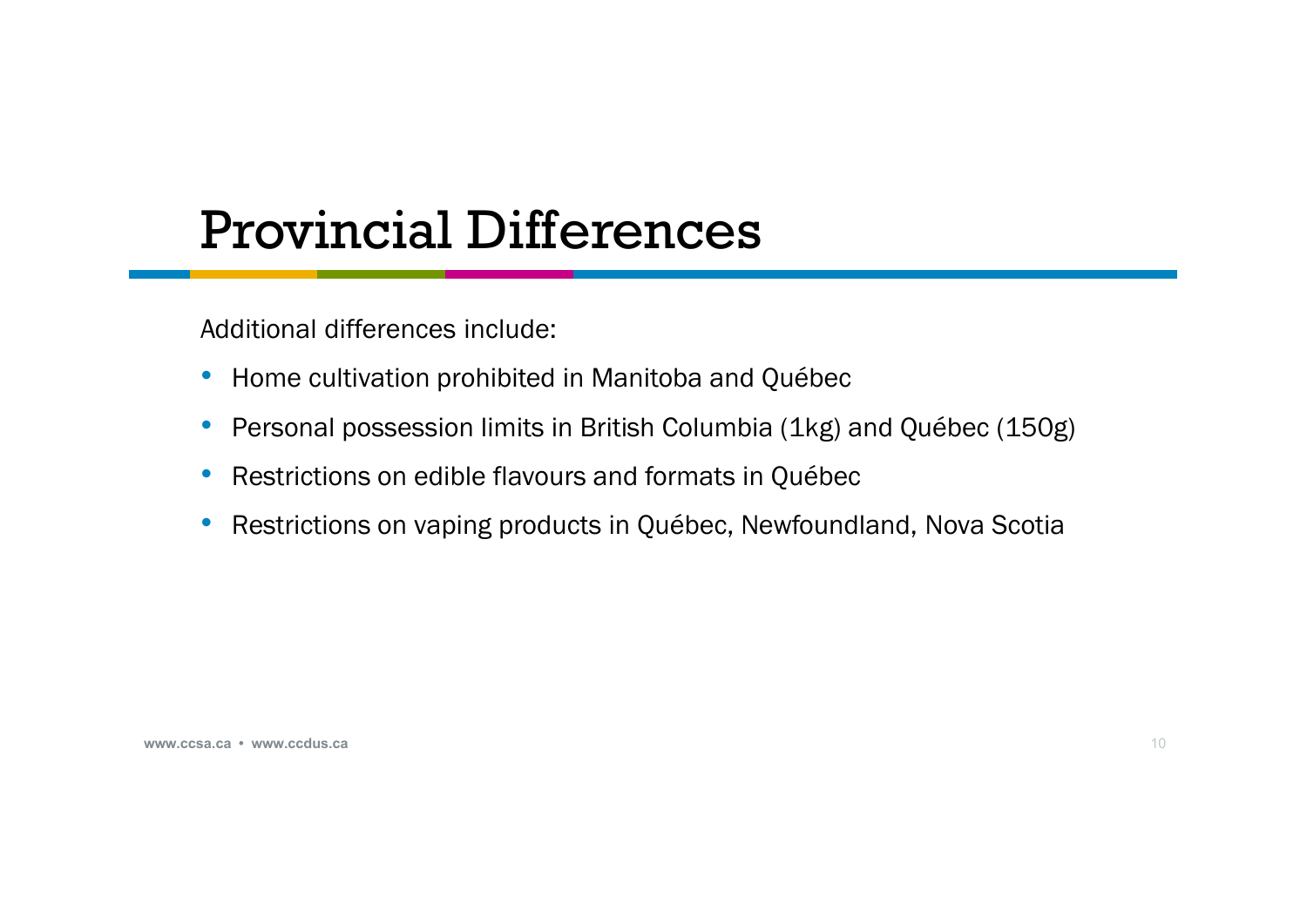# Provincial Differences: Retail Model



#### Sales model

- Private (pink)
- Public (green)
- Hybrid (orange)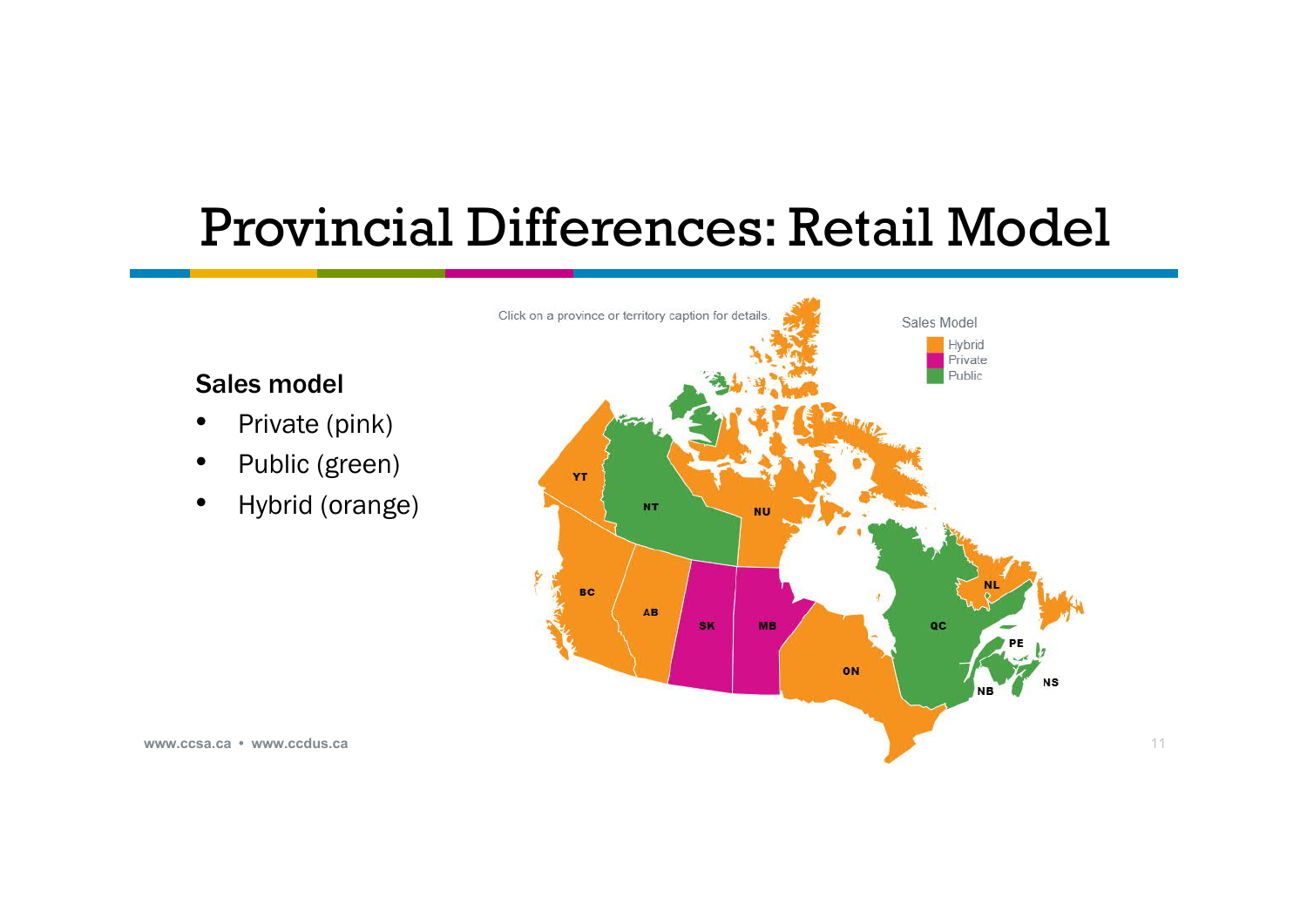### Number of Retail Stores (pink=private)

| <b>Jurisdiction</b>          | <b>March 31,</b><br>2019 | <b>August 28,</b><br>2020 | <b>January</b><br>13, 2021 | <b>September</b><br>7, 2021 |
|------------------------------|--------------------------|---------------------------|----------------------------|-----------------------------|
| <b>British Columbia</b>      | 5                        | 282                       | 331                        | 399                         |
| Alberta                      | 75                       | 507                       | 553                        | 677                         |
| Saskatchewan                 | 21                       | 44                        | 55                         | 109                         |
| <b>Manitoba</b>              | 21                       | 31                        | 56                         | 109                         |
| Ontario                      | $\Omega$                 | 58                        | 347                        | 1,072                       |
| Quebec                       | 13                       | 40                        | 57                         | 77                          |
| <b>New Brunswick</b>         | 20                       | 20                        | 20                         | 20                          |
| Nova Scotia                  | 12                       | 12 <sup>2</sup>           | 21                         | 33                          |
| <b>Prince Edward Island</b>  | 4                        | 4                         | 4                          | 4                           |
| Newfoundland & Labrador      | 25                       | 25                        | 28                         | 33                          |
| Yukon                        |                          | 5                         | 5                          | 5                           |
| <b>Northwest Territories</b> | 5                        | 5                         | 5                          | 6                           |
| <b>Nunavut</b>               | 0                        | 0                         |                            |                             |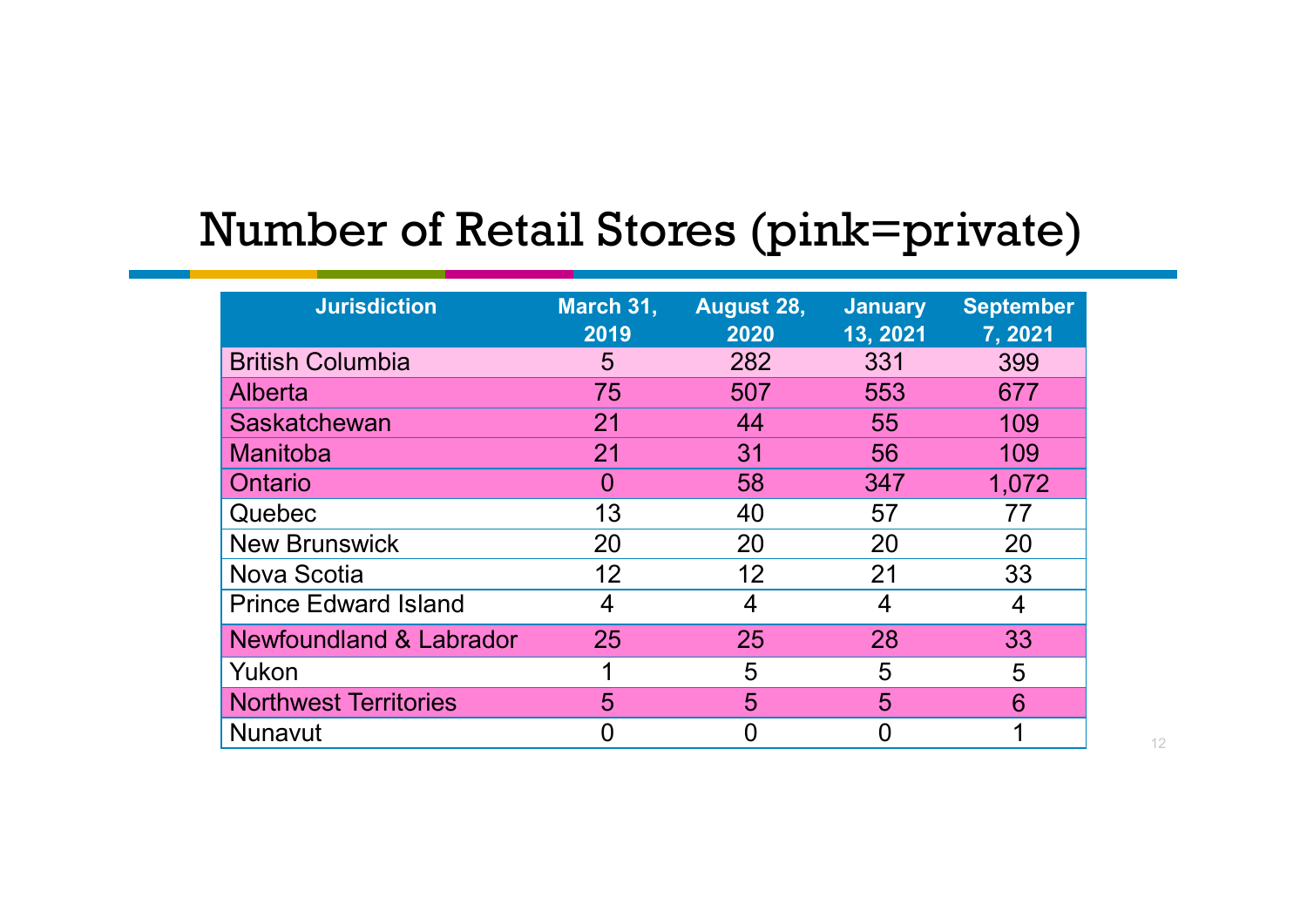### Retail Sales (\$CAD x 1,000)



**www.ccsa.ca • www.ccdus.ca** 13 Source: Statistics Canada. Table 20-10-0008-01 Retail trade sales by province and territory (x 1,000)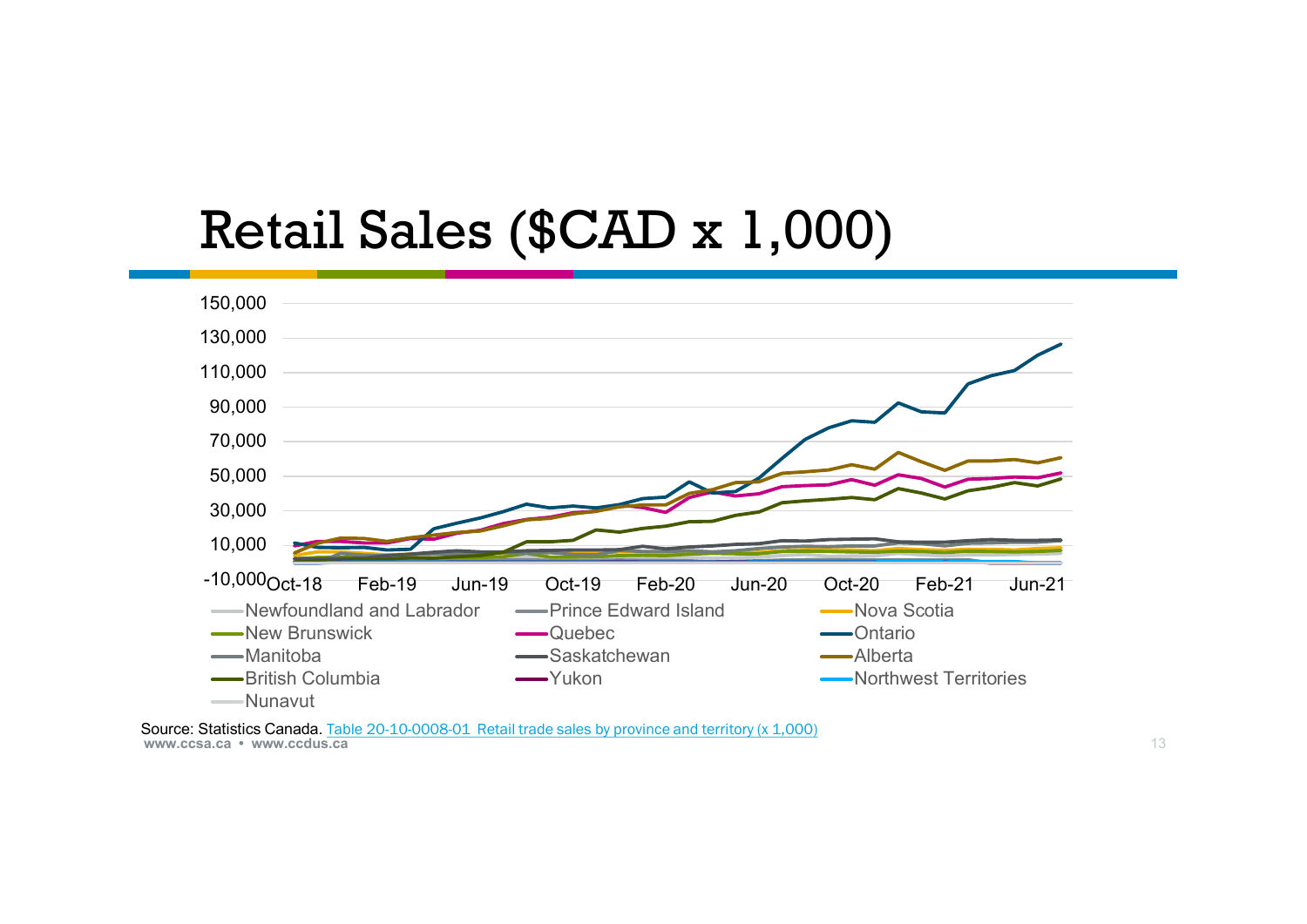# Summary: Challenges

- Revenues versus implementation costs
- Timeline to implementation
- Clarity and consistency
- Data availability



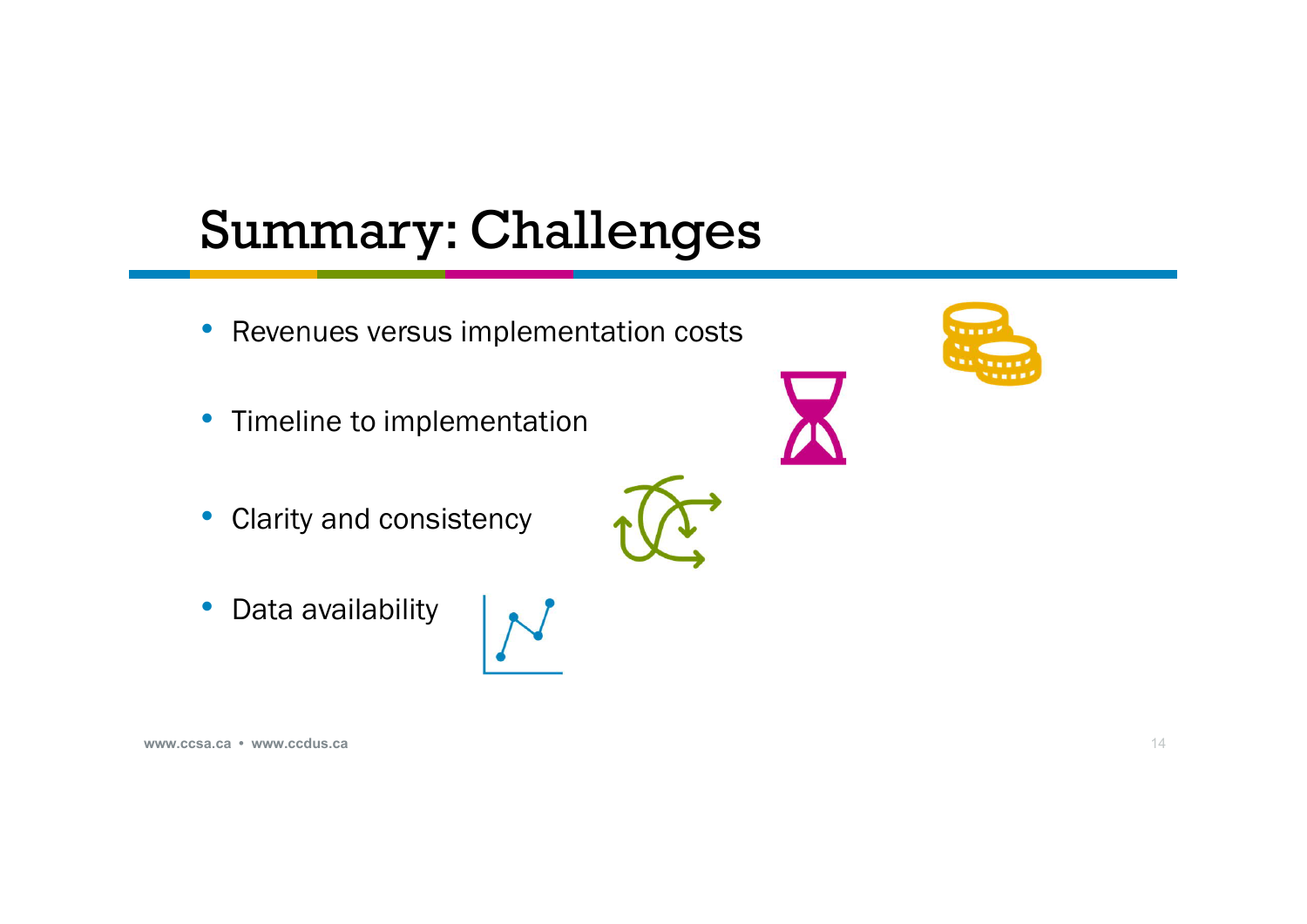

### Early Observations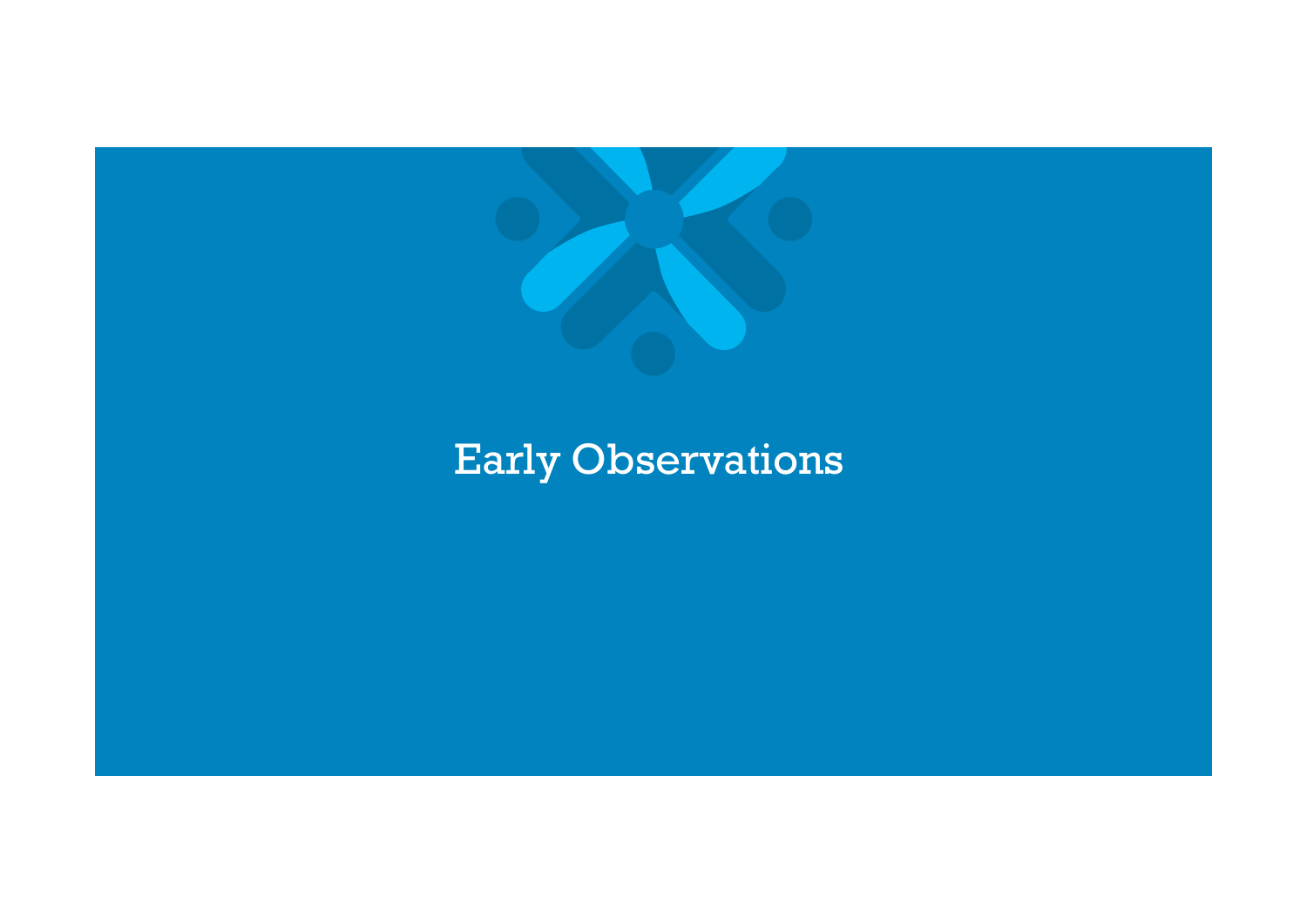# Consumption

### Prevalence of use (Source: Statistics Canada National Cannabis Survey)

| <b>Timeframe</b> | <b>Past 3 Months</b> | <b>Daily/Near Daily</b> |
|------------------|----------------------|-------------------------|
| Q1 2018          | 14%                  | $5.4\%$                 |
| Q1 2019          | 17.5%                | $6.1\%$                 |
| Q4 2020          | <b>20%</b>           | 7.9%                    |

- The gender gap is closing
	- No longer a significant difference between males and females in Q4 2020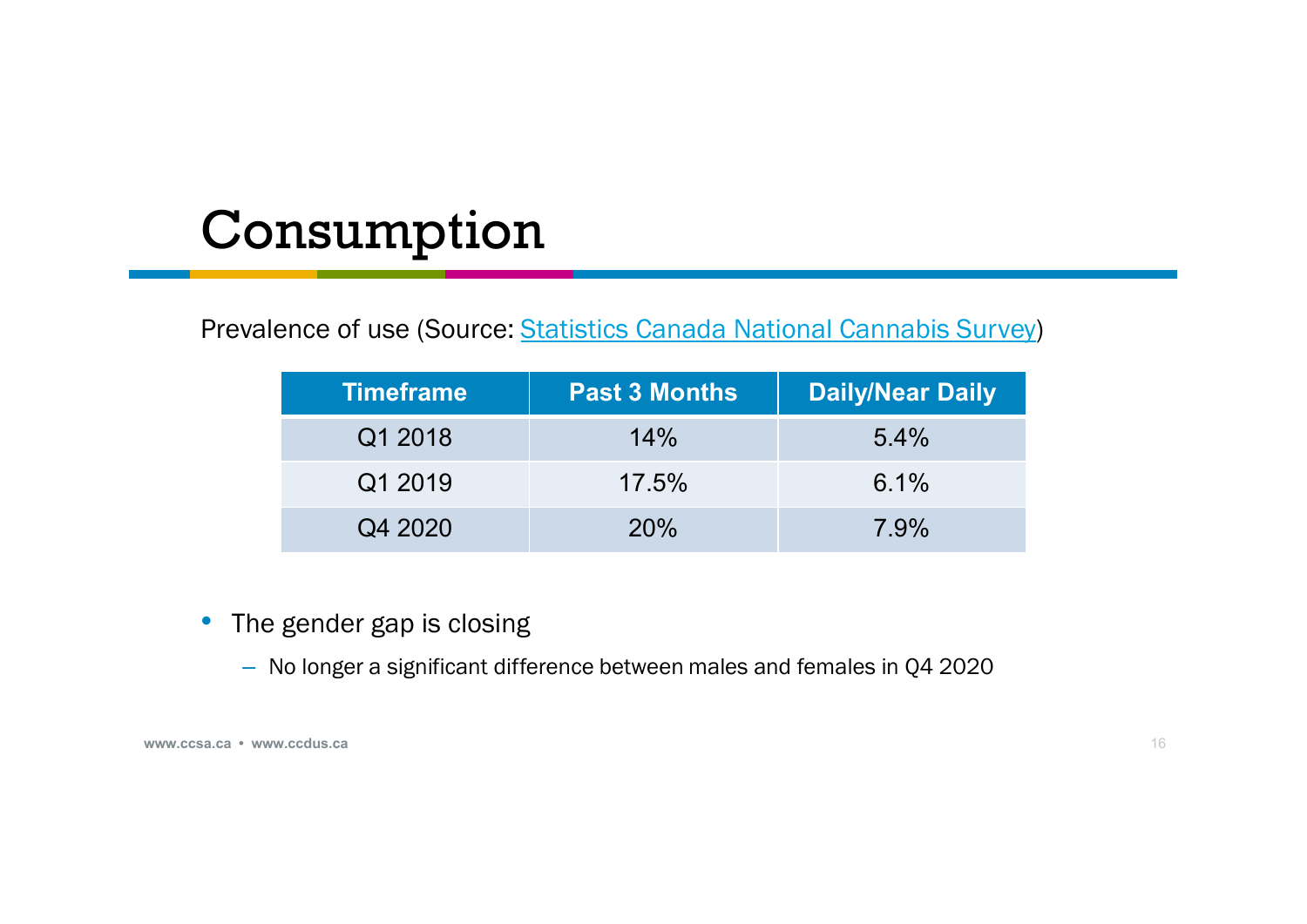### Cannabis Possession Charges



Source: Statistics Canada, Police-reported crime statistics in Canada, 2019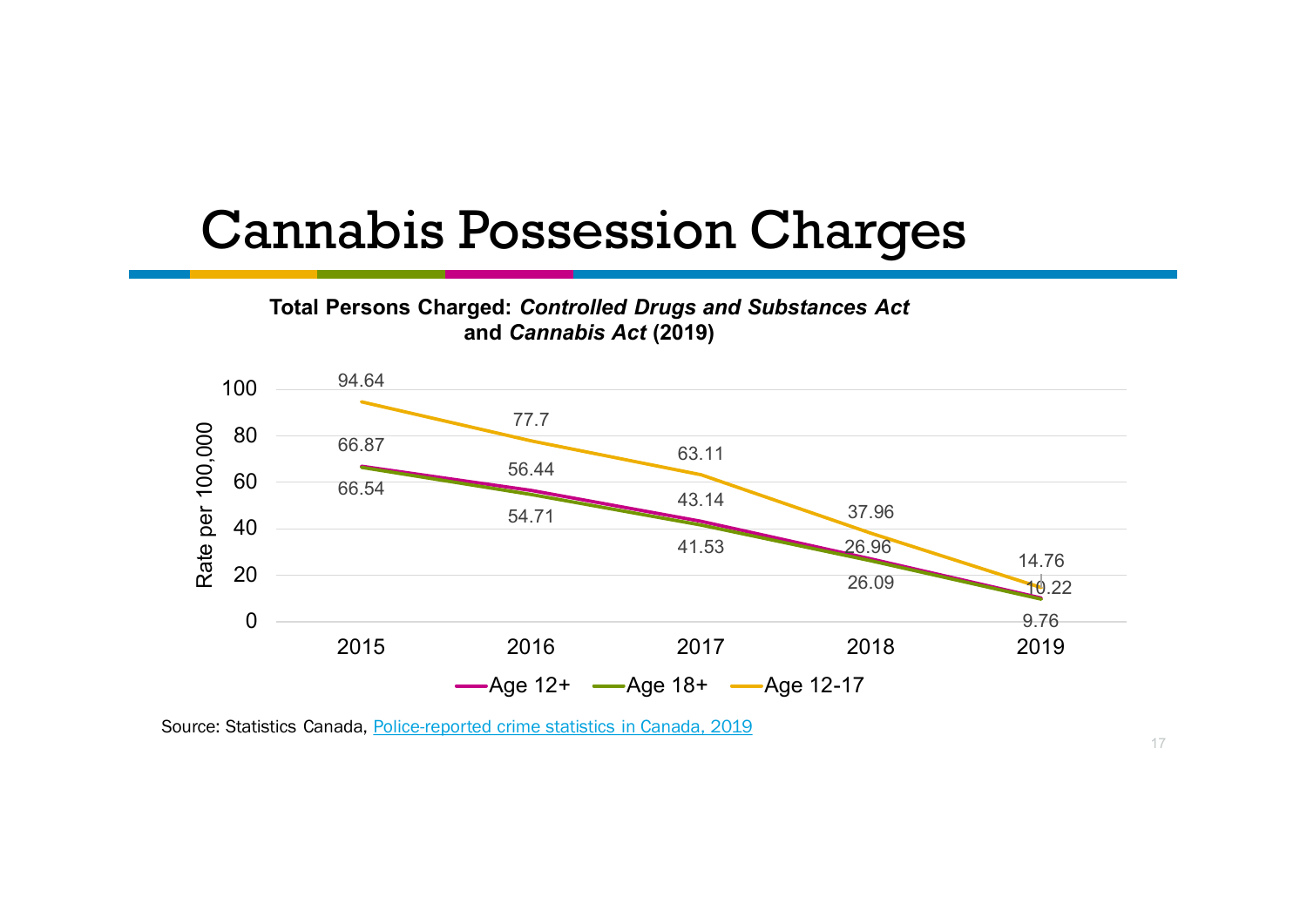### Cannabis Source

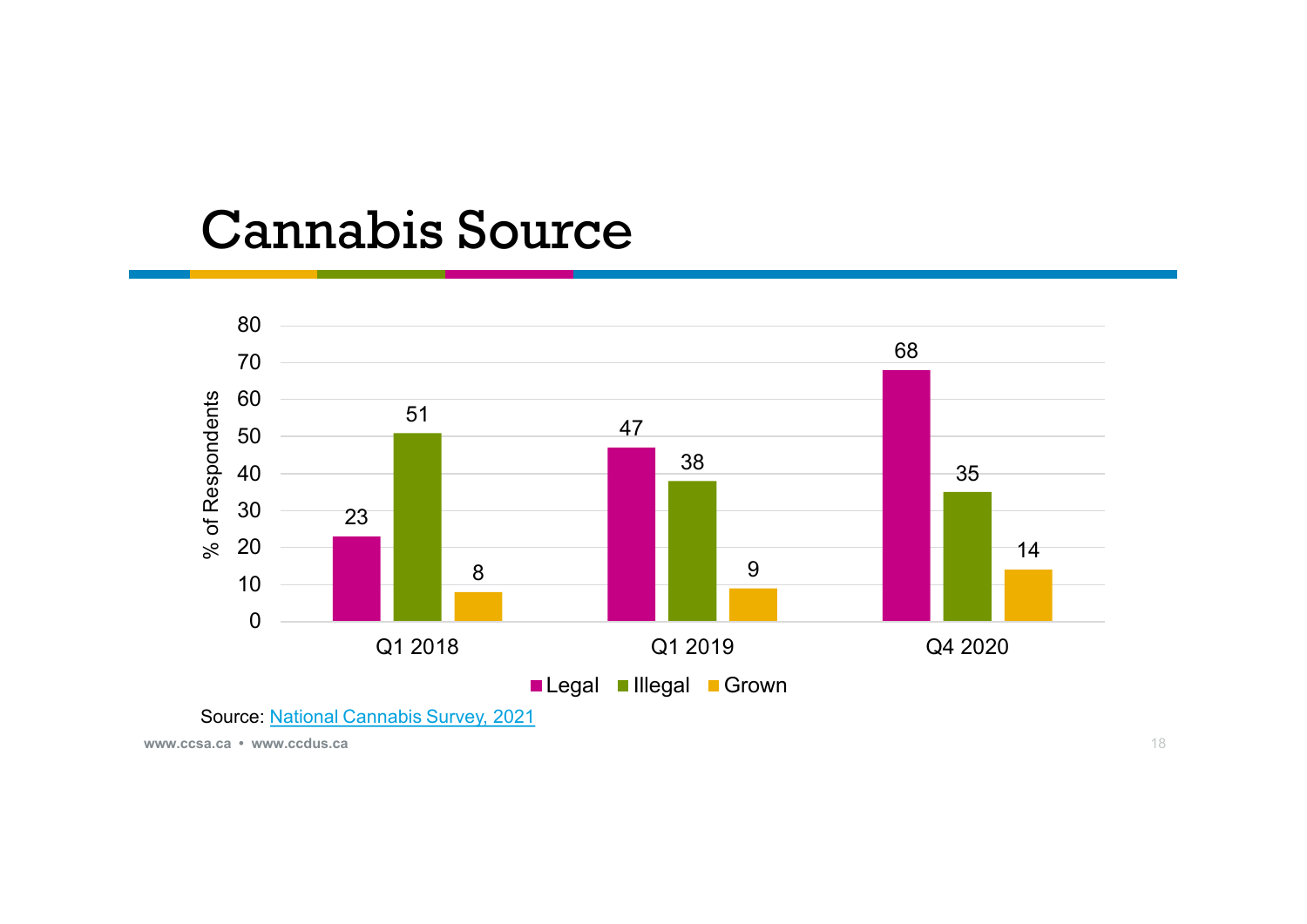# CCSA's Issues of Substance 2021



#### November 23-25 | 23-25 novembre

- CCSA's Issues of Substance is Canada's premiere conference for the substance use and addiction field
- A three-day virtual experience!
- Early bird registration closes October 22, 2021
- #CCSAConference